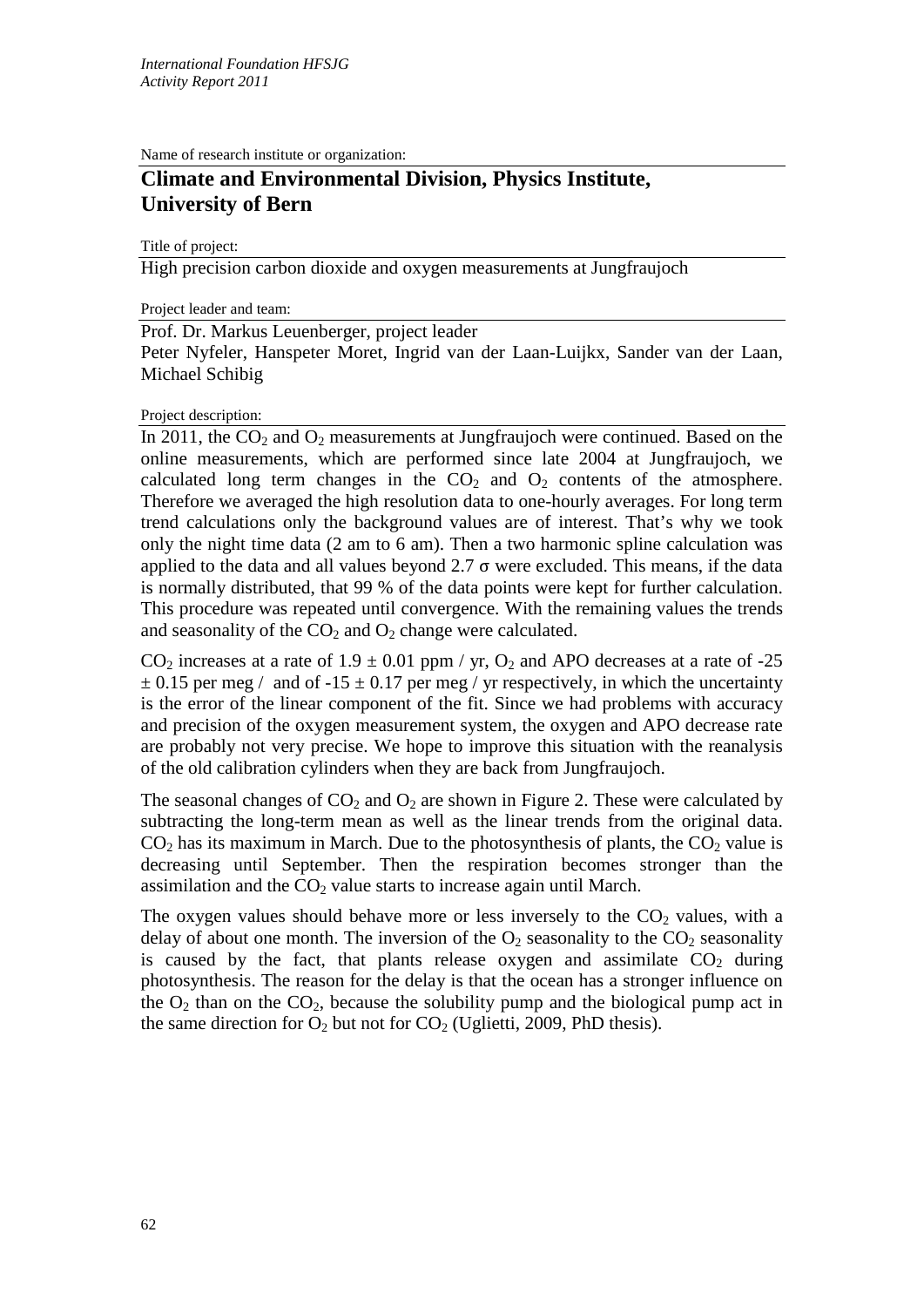

*Figure 1. Filtered CO2 (red), O2 (blue) and APO (green) values at Jungfraujoch with linear and harmonic fits.*

This delay is true for the oxygen measurements in spring. In summer the oxygen values don't increase, as we would expected, to roughly 12 per meg like the longterm average. The maximum is not in September but rather in November. A possible reason for that can be our oxygen measurement system that showed accuracy and precision problems in the last few months, which we weren't able to fix yet but, as stated earlier in this report, we hope to increase the accuracy by re-measuring the old calibration cylinders when they come back to Bern.

Until March the APO is in good agreement with the long-term seasonality. The decrease from March to July is stronger and the minimum is a month earlier than in the long-term trend. The APO's maximum is higher than the long-term trend and was measured in November.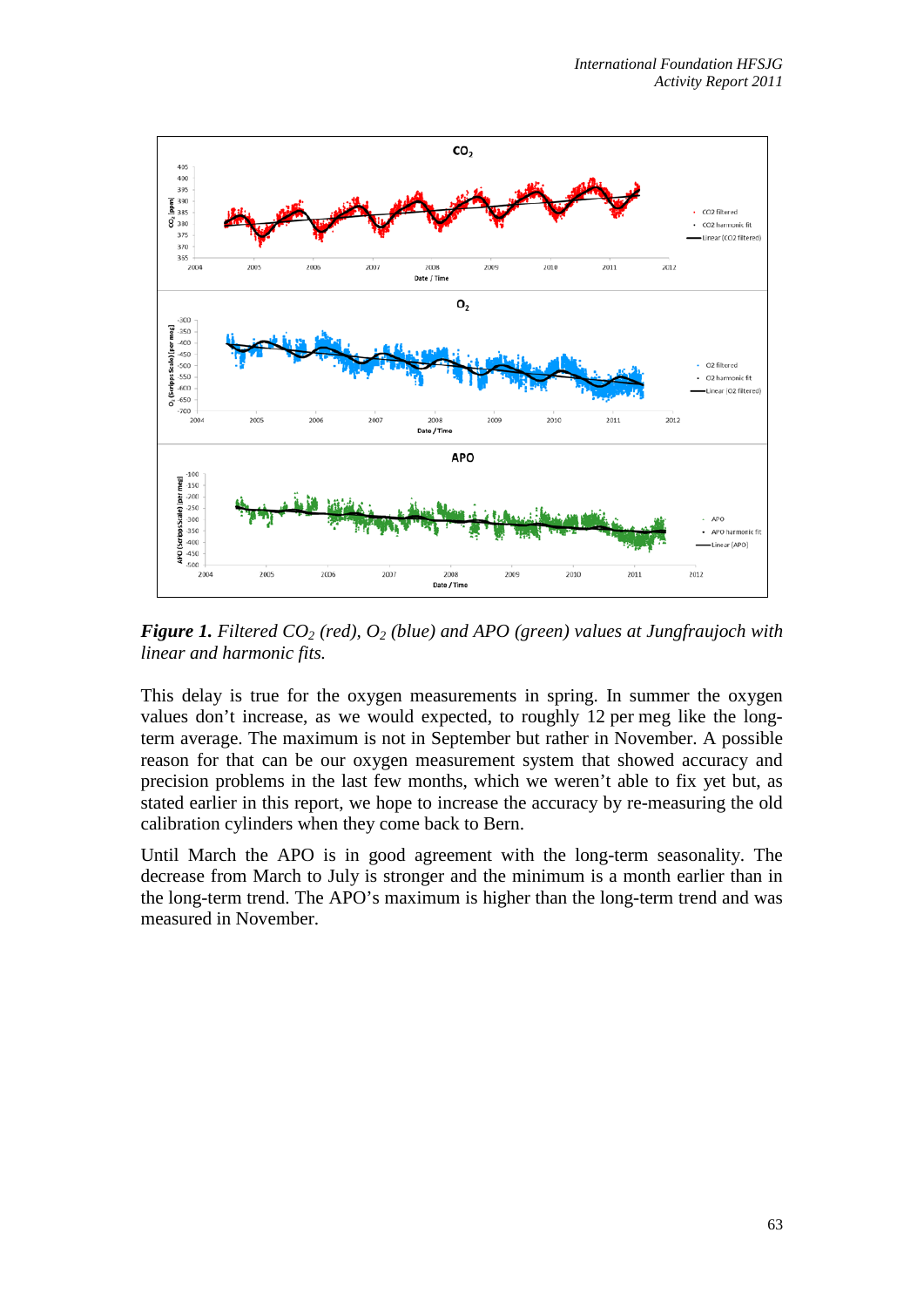

*Figure 2. Seasonalities at Jungfraujoch for CO2 in 2011 (red) and averaged since 2005 (orange) first panel; for*  $O_2$  *in 2011 (blue) and averaged (turquoise) second panel; for APO in 2011 (green) and averaged (lime) third panel.*

## Intercomparison with Empa

The continuation of the  $CO<sub>2</sub>$  measurements at Jungfraujoch was guaranteed based on a contract between the Swiss GCOS office and the Division of Climate and Environmental Physics since 2010. A long-term monitoring is secured by Empa that will take over the  $CO<sub>2</sub>$  measurements on Jungfraujoch after 2012. Therefore an intercomparison was initiated in 2010 to guarantee a smooth transition of measurements. Results were summarized in the GCOS report (Leuenberger et al., 2011) and are partly reproduced here.

Figure 3 looks closer into the difference between both systems. The figure shows the Picarro data minus the Maihak data for the hourly averages. Also indicated are switches of the working gas cylinders as well as the low span cylinder for the Maihak system (Leuenberger et al., 2011).

The agreement between the two systems is quite good, especially in the first part of the comparison. The absolute difference between to two systems varies between 0.1 and 0.3 ppm. For this comparison, it should be kept in mind that the assigned values of the standards of the Maihak system are not better than 0.2 ppm (Leuenberger et al., 2011).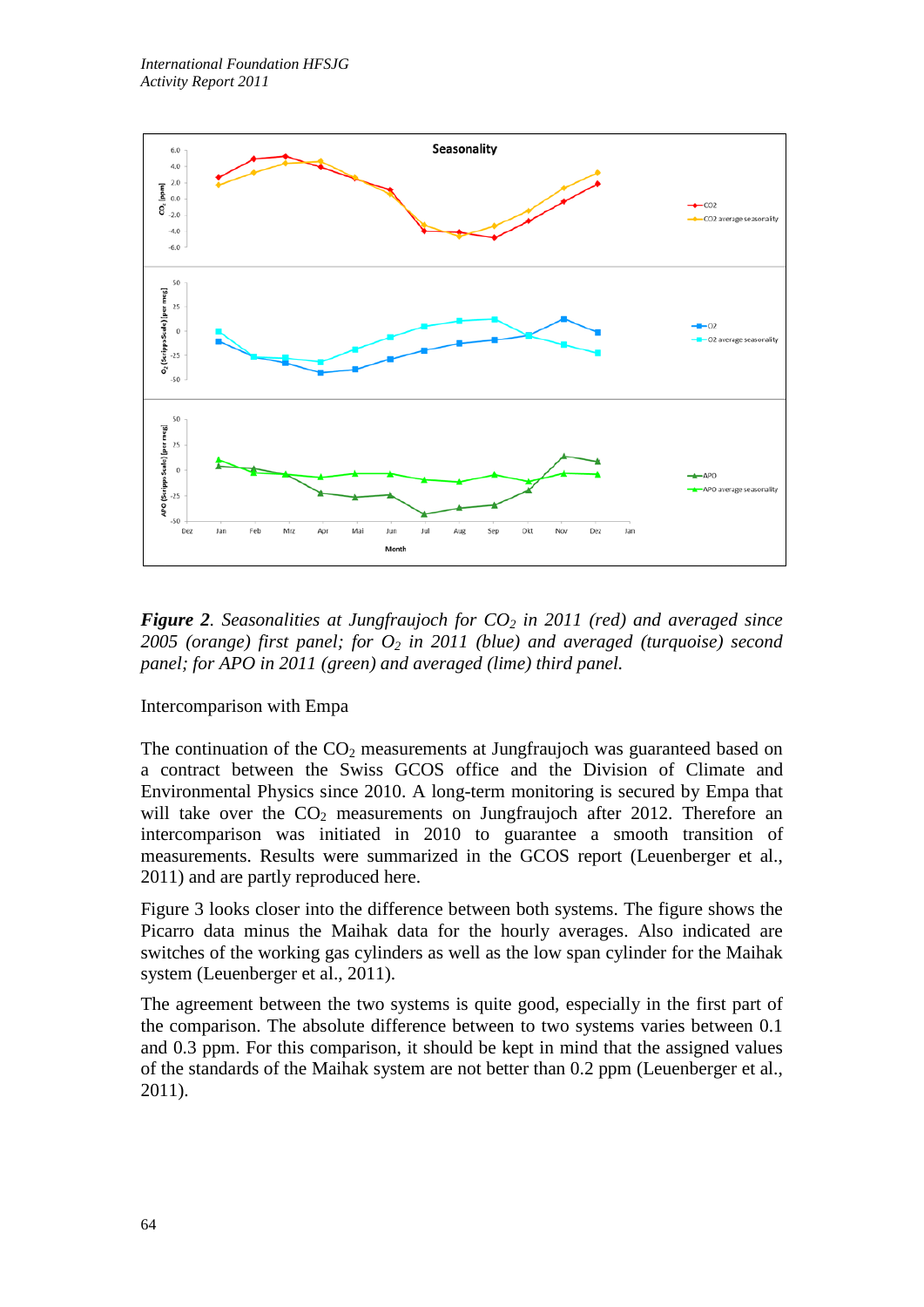

*Figure 3. Differences between the hourly averaged CO2 measurements using the Maihak and the Picarro system*



*Figure 4. Comparison of the high resolution CO2 observations between the Maihak (University Bern) and the Picarro (EMPA) system based on the averages of the last 115 seconds of the Maihak 6 minute periods in the second week of March 2011. The Picarro data was matched to the same time stamp.*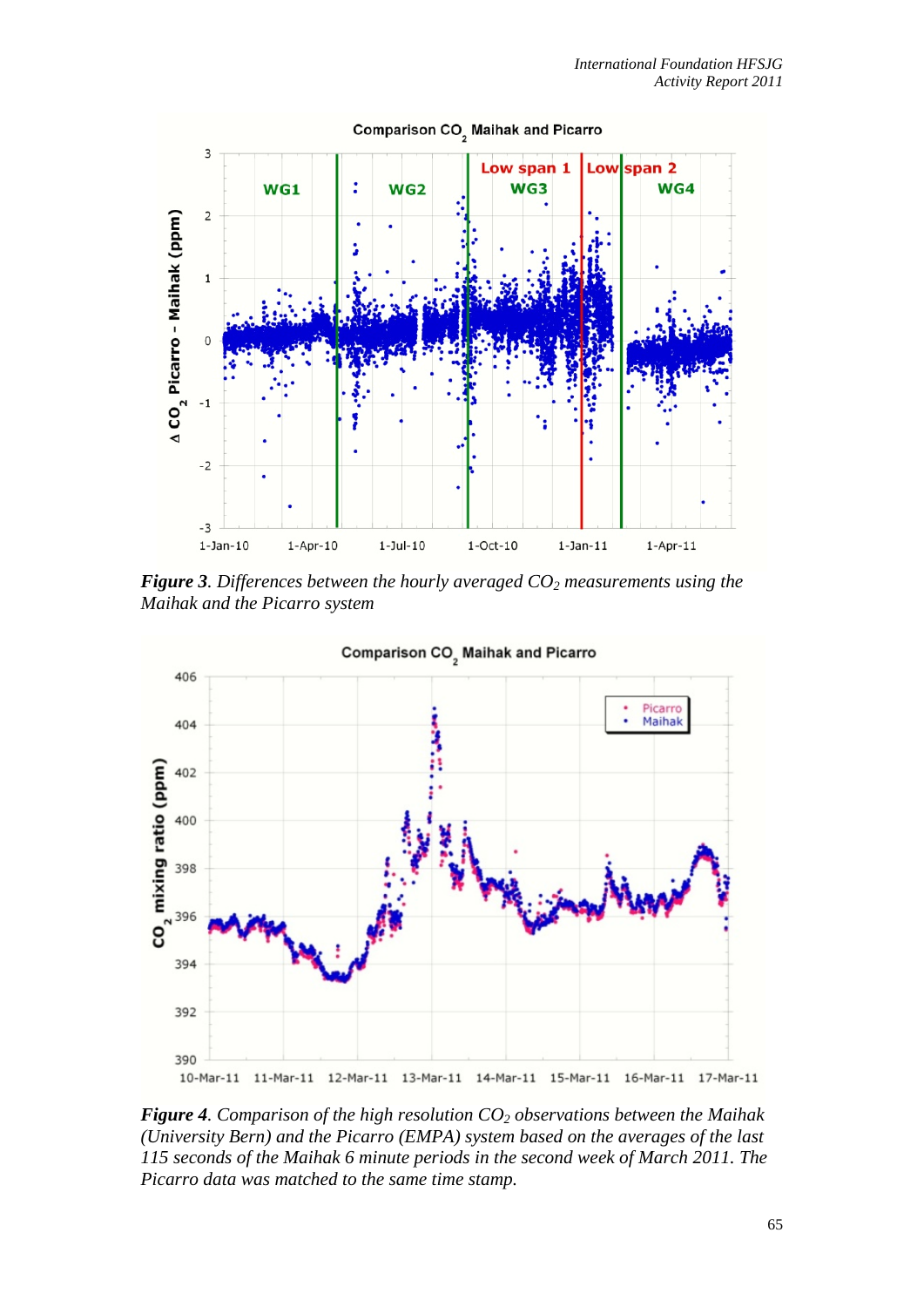Figure 4 displays the comparability of the high resolution data (6 min values) of both systems. The two systems follow each other very well on smaller timescales too.

Additionally, we measured each other's calibration gases to gain more information about the two systems and to observe jumps in the dataset (Leuenberger et al., 2011). The evaluation of this data is in progress.

Key words: Greenhouse gas, climate change,  $CO<sub>2</sub>$  emissions

Internet data bases:

The Jungfraujoch data can be downloaded from our homepage (http://www.climate.unibe.ch/?L1=research&L2=NRT) or from the homepage of World data Centre of Greenhouse Gases (http://gaw.kishou.go.jp/cgibin/wdcgg/accessdata.cgi?index=JFJ646N00-KUP&select=inventory; 154 times since 1.1.2011)

Collaborating partners/networks:

IMECC partners, Swiss GCOS office, EMPA

Scientific publications and public outreach 2011:

## **Refereed journal articles and their internet access**

Uglietti, C., M. Leuenberger, and D. Brunner,(2011): Large-scale European source and flow patterns retrieved from back-trajectory interpretations of  $CO<sub>2</sub>$  at the high alpine research station Jungfraujoch. Atmos. Chem. Phys. Discuss., 11, 1–45. http://www.atmos-chem-phys-discuss.net/11/813/2011/acpd-11-813-2011 discussion.html

## **Conference presentations**

van der Laan-Luijkx, Ingrid, presentation about the Jungfraujoch measurements of the Climate and Environmental Physics Division, University Bern, GGMT meeting, 25.- 28. October 2011, New Zeeland.

Schibig, Michael, poster presentation (based on Uglietti, 2011) about the Jungfraujoch measurements of the Climate and Environmental Physics Division, University of Bern, 12th Swiss Global Change Day organised by ProClim, 19. April 2011, Bern.

## **Data books and reports**

Leuenberger M., van der Laan S., van der Laan-Luijkx I.T., Buchmann B., Steinbacher M., Schibig M.F.,  $(2011)$ : Comparison of continuous in-situ CO<sub>2</sub> observations at Jungfraujoch using two different measurement techniques. Second GCOS interim report.